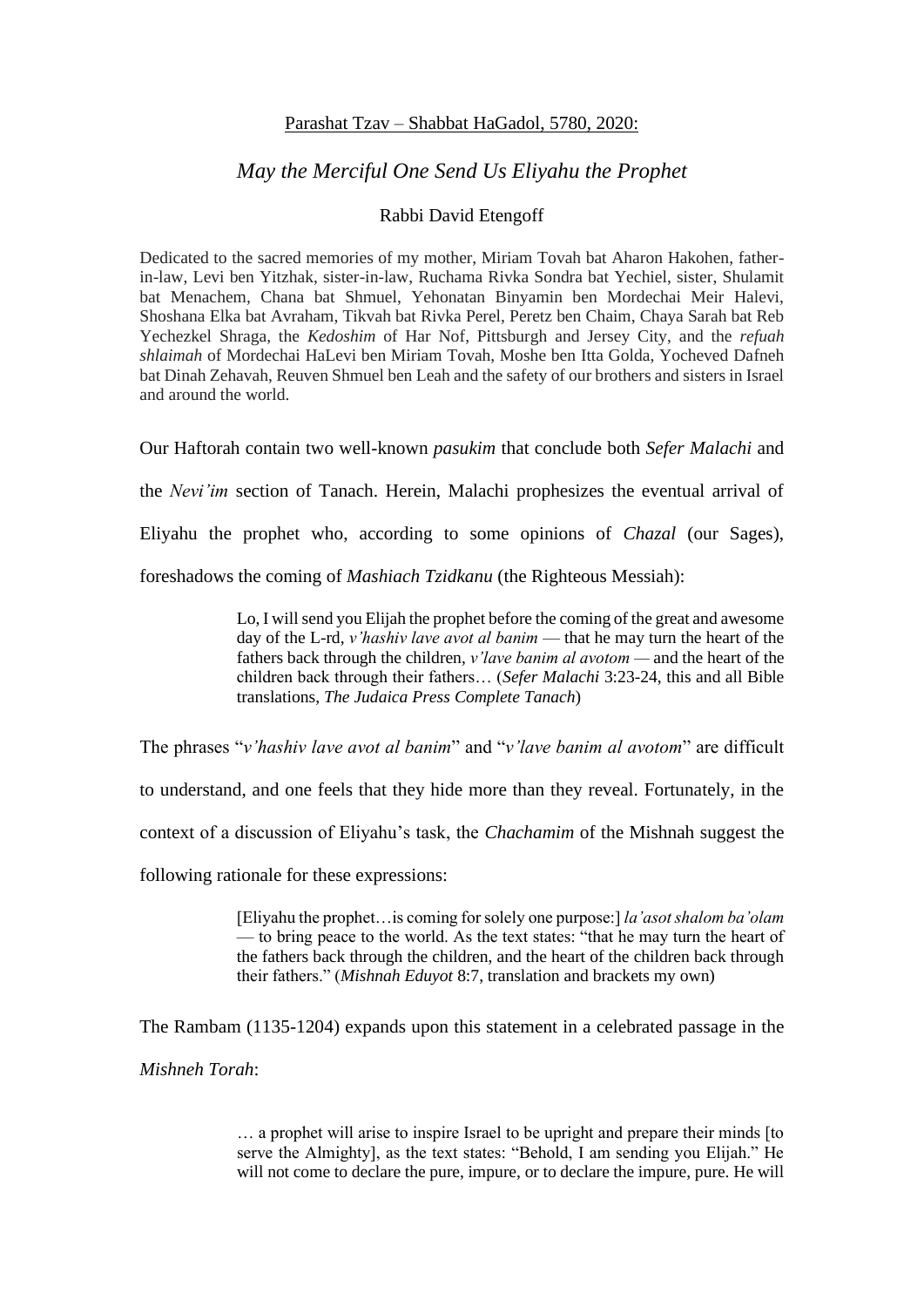not dispute the lineage of those presumed to be of proper pedigree, nor will he validate the pedigree of those whose lineage is presumed blemished. Rather, *la'sum shalom ba'olam* — he will establish peace in the world as the text continues: "He will turn the hearts of the fathers to the children, [and the heart of the children back through their fathers."] (*Hilchot Melachim* 12:2, translation, Rabbi Eliyahu Touger, brackets my own)

In sum, the Mishnah and the Rambam interpret the expression "*v'hashiv lave*" in our verse as *la'asot* or *la'sum shalom ba'olam*. What, however, does this mean? In his commentary on the Mishnah, *Tifferet Yisrael*, Rav Yisrael Lifschitz *zatzal* (1782-1860) examines the explicit point of focus of our *pasukim*, namely, fathers and sons, and determines that *v'hashiv lave* should be interpreted as engendering peace "between man and his fellow man." In contrast, Rav Yom Tov Lipmann Heller *zatzal* (1579-1654), in his commentary on the Mishnah entitled *Tosafot Yom Tov*, interprets *la'asot shalom ba'olam* in a much wider sense: "In reality, *la'asot shalom ba'olam* means to make peace between the Jewish people and the other nations of the world…"

Thus far we have seen two approaches to understanding the Mishnah's phrase, *la'asot shalom ba'olam*. The first is personal, whereas the second refers to peace between the Jewish people and the rest of the world. In my estimation, Eliyahu's task can be understood in an even broader manner, namely, to bring peace to all humankind. This interpretation is in consonance with a close reading of the Rambam's text, "*la'sum shalom ba'olam* — he will establish peace in the world," an expression that suggests nothing less than universal peace. This idea was given powerful voice by Yeshayahu in one of his most celebrated prophetic visions: "…and they [the nations of the entire world] shall beat their swords into plowshares and their spears into pruning hooks; nation shall not lift the sword against nation, neither shall they learn war anymore." (*Sefer Yeshayahu* 2:4)